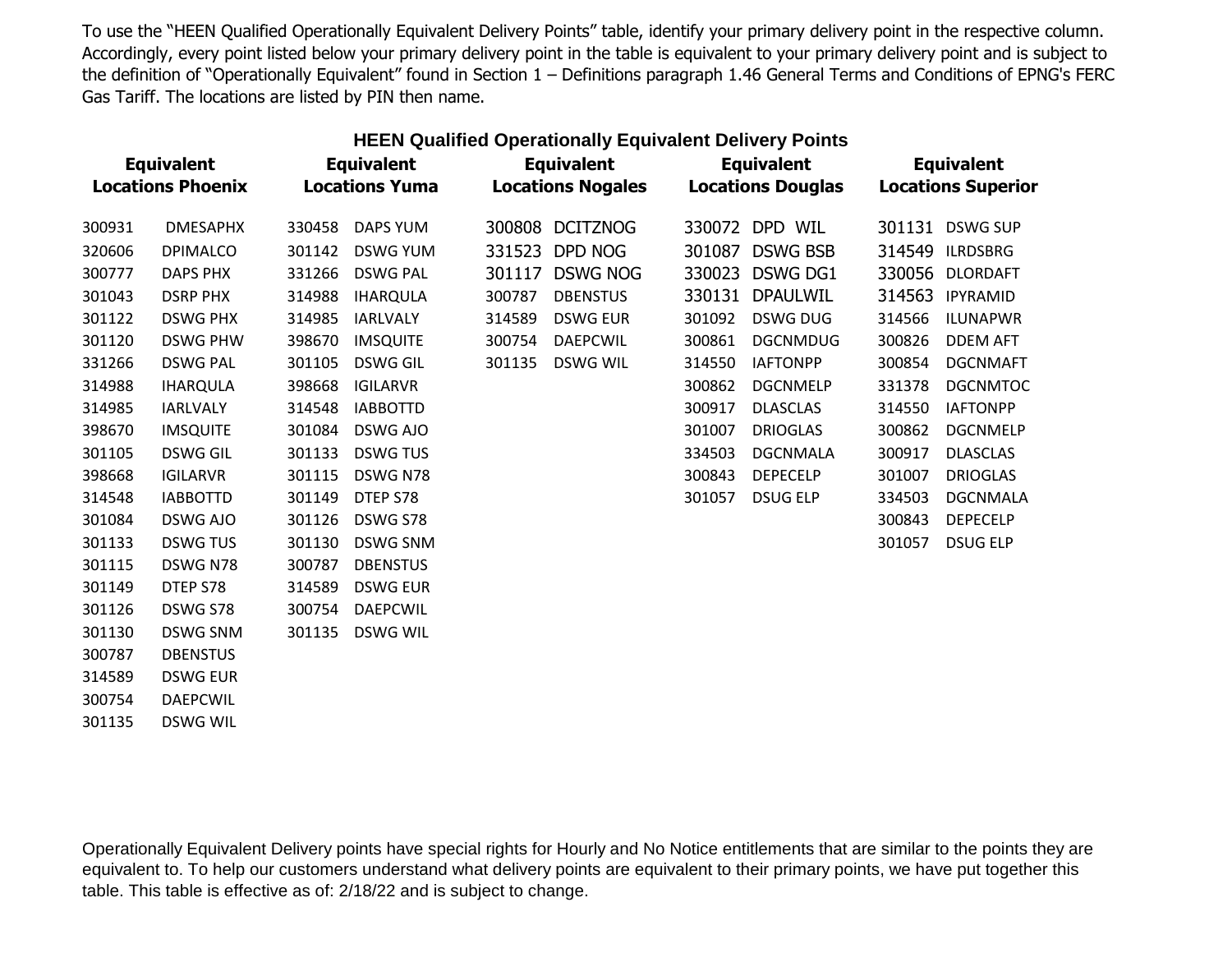| <b>Equivalent</b> |                           | <b>Equivalent</b> |                           | <b>Equivalent</b> |                           |        | <b>Equivalent</b>        | <b>Equivalent</b>      |                 |
|-------------------|---------------------------|-------------------|---------------------------|-------------------|---------------------------|--------|--------------------------|------------------------|-----------------|
|                   | <b>Locations Hurley 1</b> |                   | <b>Locations Hurley 2</b> |                   | <b>Locations Hurley 3</b> |        | <b>Locations Morenci</b> | <b>Locations Globe</b> |                 |
| 300990            | <b>DPNM HUR</b>           | 300961            | DPD SIL                   | 320490            | <b>DPNM TYR</b>           | 320423 | <b>DMORADMN</b>          | 331542                 | DPD MIA         |
| 330052            | <b>DPNM HRE</b>           | 314566            | <b>ILUNAPWR</b>           | 314566            | <b>ILUNAPWR</b>           | 330073 | <b>DMORSMLT</b>          | 301107                 | DSWG GME        |
| 300960            | DPD HUR                   | 300826            | <b>DDEM AFT</b>           | 300826            | <b>DDEM AFT</b>           | 314950 | DPD MOR                  | 301100                 | DSWG G-M        |
| 314566            | <b>ILUNAPWR</b>           | 300854            | <b>DGCNMAFT</b>           | 300854            | <b>DGCNMAFT</b>           | 301114 | <b>DSWG MOR</b>          | 300895                 | DGRHMG-M        |
| 300826            | <b>DDEM AFT</b>           | 331378            | <b>DGCNMTOC</b>           | 331378            | <b>DGCNMTOC</b>           | 300830 | DDUN G-M                 | 301010                 | DSAFFG-M        |
| 300854            | <b>DGCNMAFT</b>           | 314550            | <b>IAFTONPP</b>           | 314550            | <b>IAFTONPP</b>           | 314566 | <b>ILUNAPWR</b>          | 314566                 | <b>ILUNAPWR</b> |
| 331378            | <b>DGCNMTOC</b>           | 300862            | <b>DGCNMELP</b>           | 300862            | <b>DGCNMELP</b>           | 300826 | <b>DDEM AFT</b>          | 300826                 | <b>DDEM AFT</b> |
| 314550            | <b>IAFTONPP</b>           | 300917            | <b>DLASCLAS</b>           | 300917            | <b>DLASCLAS</b>           | 300854 | <b>DGCNMAFT</b>          | 300854                 | <b>DGCNMAFT</b> |
| 300862            | <b>DGCNMELP</b>           | 301007            | <b>DRIOGLAS</b>           | 301007            | <b>DRIOGLAS</b>           | 331378 | <b>DGCNMTOC</b>          | 331378                 | <b>DGCNMTOC</b> |
| 300917            | <b>DLASCLAS</b>           | 334503            | <b>DGCNMALA</b>           | 334503            | <b>DGCNMALA</b>           | 314550 | <b>IAFTONPP</b>          | 314550                 | <b>IAFTONPP</b> |
| 301007            | <b>DRIOGLAS</b>           | 300843            | <b>DEPECELP</b>           | 300843            | <b>DEPECELP</b>           | 300862 | <b>DGCNMELP</b>          | 300862                 | <b>DGCNMELP</b> |
| 334503            | <b>DGCNMALA</b>           | 301057            | <b>DSUG ELP</b>           | 301057            | <b>DSUG ELP</b>           | 300917 | <b>DLASCLAS</b>          | 300917                 | <b>DLASCLAS</b> |
| 300843            | <b>DEPECELP</b>           |                   |                           |                   |                           | 301007 | <b>DRIOGLAS</b>          | 301007                 | <b>DRIOGLAS</b> |
| 301057            | <b>DSUG ELP</b>           |                   |                           |                   |                           | 334503 | DGCNMALA                 | 334503                 | DGCNMALA        |
|                   |                           |                   |                           |                   |                           | 300843 | <b>DEPECELP</b>          | 300843                 | <b>DEPECELP</b> |
|                   |                           |                   |                           |                   |                           | 301057 | <b>DSUG ELP</b>          | 301057                 | <b>DSUG ELP</b> |
|                   |                           |                   |                           |                   |                           |        |                          |                        |                 |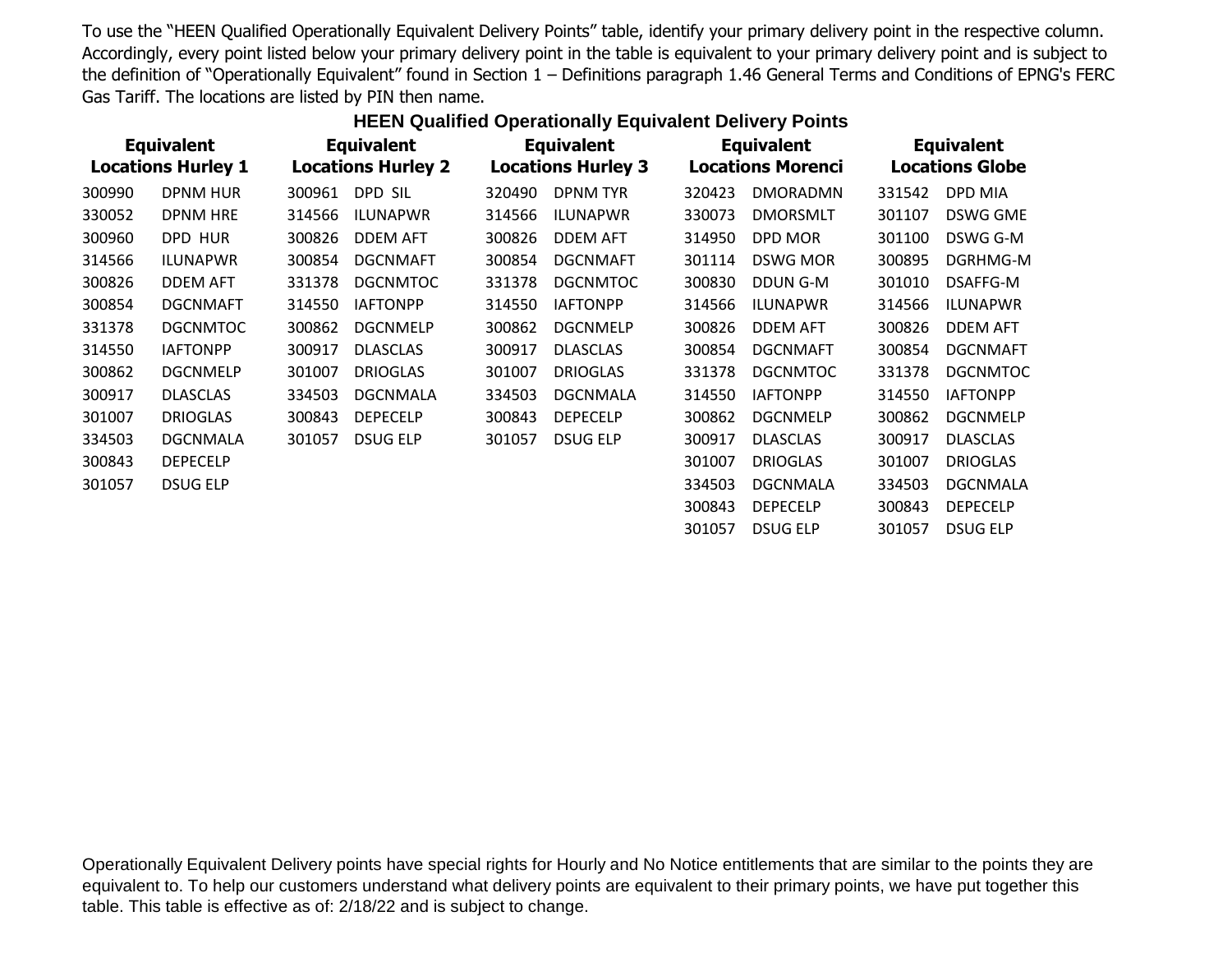| <b>Equivalent</b><br><b>Locations Anadarko</b> |                 | <b>Equivalent</b><br><b>Locations Dimmitt</b> |                 | <b>Equivalent</b><br><b>Locations Holbrook</b> |                 |        | <b>Equivalent</b><br><b>Locations Prescott</b> | <b>Equivalent</b><br><b>Locations Lusk</b> |                 |
|------------------------------------------------|-----------------|-----------------------------------------------|-----------------|------------------------------------------------|-----------------|--------|------------------------------------------------|--------------------------------------------|-----------------|
| 331985                                         | <b>DMCLNPAN</b> |                                               | 331521 DTRI FAR | 330793                                         | <b>DCITZSWF</b> | 300809 | <b>DCITZPHX</b>                                | 344251                                     | <b>DGULFSJX</b> |
| 320604                                         | <b>DSUG SKY</b> | 330088                                        | <b>DGCNMFAR</b> | 300803                                         | <b>DCITZHLJ</b> | 300811 | <b>DCITZSED</b>                                | 344215                                     | <b>DGGCHAVS</b> |
| 314949                                         | <b>IPINBORG</b> | 301218                                        | <b>DWTG FAR</b> | 300949                                         | <b>DNTUASJE</b> | 300810 | <b>DCITZPRC</b>                                | 331430                                     | <b>DCCNGCPT</b> |
| 301065                                         | <b>DSUG PAN</b> | 330090                                        | <b>DPLTXDIS</b> | 300869                                         | <b>DGCNMSJT</b> | 300812 | <b>DCITZSJE</b>                                | 320387                                     | <b>DCOROSJX</b> |
| 341803                                         | <b>DRICHPAN</b> | 330727                                        | <b>DMORTDIS</b> | 300798                                         | <b>DCHACOFL</b> | 300949 | <b>DNTUASJE</b>                                | 331709                                     | <b>DEMW EMW</b> |
| 314961                                         | <b>IWTGAMER</b> | 333520                                        | <b>DOXY DIS</b> | 331026                                         | <b>DNTUAFCP</b> | 300869 | <b>DGCNMSJT</b>                                | 320246                                     | <b>DMTNASJX</b> |
| 314852                                         | <b>IPHHUTCH</b> | 303930                                        | DAMSLAFL        | 300950                                         | <b>DNTUASJT</b> | 300798 | <b>DCHACOFL</b>                                | 330132                                     | <b>DSOCRSCG</b> |
| 341804                                         | <b>DPHSNEED</b> | 303953                                        | <b>DSUNDOWN</b> | 314193                                         | <b>IGCNMKTZ</b> | 331026 | <b>DNTUAFCP</b>                                | 300870                                     | <b>DGCNMSJX</b> |
| 341805                                         | <b>DPHZELL</b>  | 330662                                        | <b>DPLNSDIS</b> | 314385                                         | DAMO SJT        | 300950 | <b>DNTUASJT</b>                                | 301797                                     | <b>IRIOPUER</b> |
| 330416                                         | <b>DDUMSDIN</b> | 314109                                        | <b>DAMOCDIS</b> |                                                |                 | 314193 | <b>IGCNMKTZ</b>                                | 303962                                     | <b>IGLPGCNM</b> |
| 300880                                         | <b>DGGSIDIN</b> | 341987                                        | <b>DARCODIS</b> |                                                |                 | 314385 | DAMO SJT                                       | 314620                                     | <b>DMOIWING</b> |
| 341892                                         | <b>DGGSIDAL</b> | 315391                                        | <b>DCORNELL</b> |                                                |                 |        |                                                | 300866                                     | <b>DGCNMGAL</b> |
| 303668                                         | <b>IWTG DAL</b> | 330336                                        | <b>DWTG LLN</b> |                                                |                 |        |                                                | 300869                                     | <b>DGCNMSJT</b> |
| 334802                                         | DAMERMAZ        | 301215                                        | <b>DWTG DIS</b> |                                                |                 |        |                                                | 300798                                     | <b>DCHACOFL</b> |
| 341193                                         | 141-193         |                                               |                 |                                                |                 |        |                                                | 331026                                     | <b>DNTUAFCP</b> |
| 341108                                         | IW41-108        |                                               |                 |                                                |                 |        |                                                | 300950                                     | <b>DNTUASJT</b> |
| 341102                                         | IW41-102        |                                               |                 |                                                |                 |        |                                                | 314193                                     | <b>IGCNMKTZ</b> |
| 341101                                         | IW41-101        |                                               |                 |                                                |                 |        |                                                | 314385                                     | DAMO SJT        |
| 341057                                         | IW41-057        |                                               |                 |                                                |                 |        |                                                |                                            |                 |
| 341055                                         | IW41-055        |                                               |                 |                                                |                 |        |                                                |                                            |                 |
| 301198                                         | <b>DWSTRHRT</b> |                                               |                 |                                                |                 |        |                                                |                                            |                 |
| 330090                                         | <b>DPLTXDIS</b> |                                               |                 |                                                |                 |        |                                                |                                            |                 |
| 330727                                         | <b>DMORTDIS</b> |                                               |                 |                                                |                 |        |                                                |                                            |                 |
| 333520                                         | <b>DOXY DIS</b> |                                               |                 |                                                |                 |        |                                                |                                            |                 |
| 303930                                         | DAMSLAFL        |                                               |                 |                                                |                 |        |                                                |                                            |                 |
| 303953                                         | <b>DSUNDOWN</b> |                                               |                 |                                                |                 |        |                                                |                                            |                 |
| 330662                                         | <b>DPLNSDIS</b> |                                               |                 |                                                |                 |        |                                                |                                            |                 |
| 314109                                         | <b>DAMOCDIS</b> |                                               |                 |                                                |                 |        |                                                |                                            |                 |

DARCODIS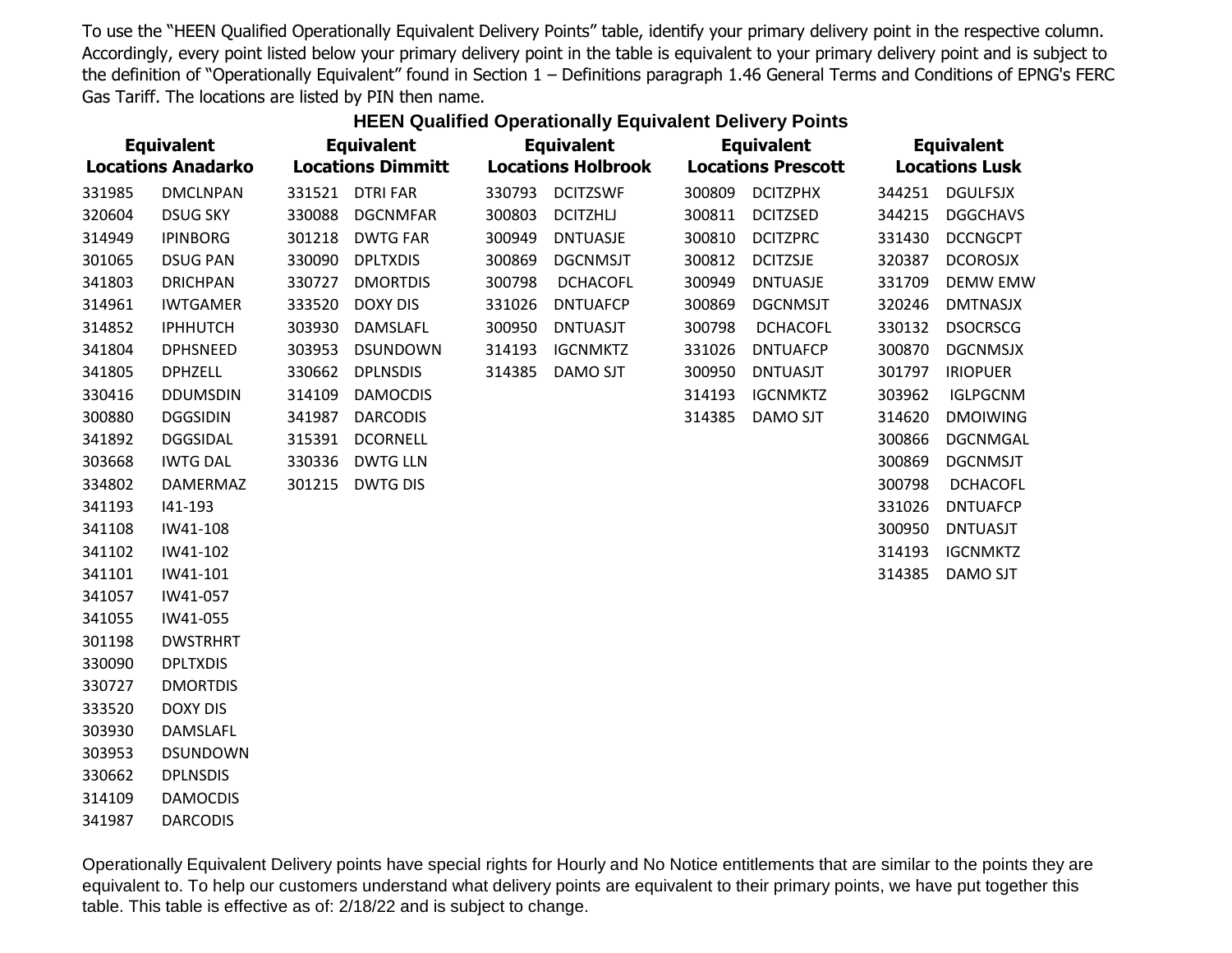## **HEEN Qualified Operationally Equivalent Delivery Points**

| <b>Equivalent</b><br><b>Locations Wasson</b> |                 | <b>Equivalent</b><br><b>Locations Dutch</b> |                 | <b>Equivalent</b><br><b>Locations El Paso</b> |                 |              | <b>Equivalent</b><br><b>Locations Las</b> |        | <b>Equivalent</b><br><b>Locations Topock</b> |  |
|----------------------------------------------|-----------------|---------------------------------------------|-----------------|-----------------------------------------------|-----------------|--------------|-------------------------------------------|--------|----------------------------------------------|--|
|                                              |                 | <b>Flatts</b>                               |                 |                                               |                 | <b>Vegas</b> |                                           |        |                                              |  |
| 330804                                       | <b>DDENVJAL</b> | 301108                                      | <b>DSWG HAV</b> | 320088                                        | <b>DINTRAFT</b> | 301112       | <b>DSWG LVG</b>                           | 314893 | <b>IEPFDTOP</b>                              |  |
| 314416                                       | <b>DSHELSJX</b> | 331374                                      | <b>DCITZGIL</b> | 300842                                        | <b>DEPECAFT</b> | 301129       | <b>DSWG SJW</b>                           | 300813 | <b>DCITZSJW</b>                              |  |
| 314969                                       | <b>IEQUILON</b> | 300813                                      | <b>DCITZSJW</b> | 331976                                        | DGCNMEP1        | 334808       | <b>DSWG MOH</b>                           | 320614 | <b>IGRIFFTH</b>                              |  |
| 320474                                       | <b>DWTG SJX</b> | 320614                                      | <b>IGRIFFTH</b> | 330796                                        | DWGI EP1        | 300813       | <b>DCITZSJW</b>                           | 300812 | <b>DCITZSJE</b>                              |  |
| 300992                                       | <b>DPNMTATU</b> | 300812                                      | <b>DCITZSJE</b> | 300843                                        | <b>DEPECELP</b> | 320614       | <b>IGRIFFTH</b>                           | 300869 | <b>DGCNMSJT</b>                              |  |
| 344215                                       | <b>DGGCHAVS</b> | 300869                                      | <b>DGCNMSJT</b> | 301057                                        | <b>DSUG ELP</b> | 300812       | <b>DCITZSJE</b>                           | 300798 | <b>DCHACOFL</b>                              |  |
| 331430                                       | <b>DCCNGCPT</b> | 300798                                      | <b>DCHACOFL</b> |                                               |                 | 300869       | <b>DGCNMSJT</b>                           | 331026 | <b>DNTUAFCP</b>                              |  |
| 320387                                       | <b>DCOROSJX</b> | 331026                                      | <b>DNTUAFCP</b> |                                               |                 | 300798       | <b>DCHACOFL</b>                           | 300950 | <b>DNTUASJT</b>                              |  |
| 331709                                       | <b>DEMW EMW</b> | 300950                                      | <b>DNTUASJT</b> |                                               |                 | 331026       | <b>DNTUAFCP</b>                           | 314193 | <b>IGCNMKTZ</b>                              |  |
| 320246                                       | <b>DMTNASJX</b> | 314193                                      | <b>IGCNMKTZ</b> |                                               |                 | 300950       | <b>DNTUASJT</b>                           | 314385 | DAMO SJT                                     |  |
| 330132                                       | <b>DSOCRSCG</b> | 314385                                      | <b>DAMO SJT</b> |                                               |                 | 314193       | <b>IGCNMKTZ</b>                           |        |                                              |  |
| 300870                                       | <b>DGCNMSJX</b> |                                             |                 |                                               |                 | 314385       | <b>DAMO SJT</b>                           |        |                                              |  |
| 301797                                       | <b>IRIOPUER</b> |                                             |                 |                                               |                 |              |                                           |        |                                              |  |
| 303962                                       | <b>IGLPGCNM</b> |                                             |                 |                                               |                 |              |                                           |        |                                              |  |
| 314620                                       | <b>DMOIWING</b> |                                             |                 |                                               |                 |              |                                           |        |                                              |  |
| 300866                                       | <b>DGCNMGAL</b> |                                             |                 |                                               |                 |              |                                           |        |                                              |  |
| 300869                                       | <b>DGCNMSJT</b> |                                             |                 |                                               |                 |              |                                           |        |                                              |  |
| 300798                                       | <b>DCHACOFL</b> |                                             |                 |                                               |                 |              |                                           |        |                                              |  |
| 331026                                       | <b>DNTUAFCP</b> |                                             |                 |                                               |                 |              |                                           |        |                                              |  |
| 300950                                       | <b>DNTUASJT</b> |                                             |                 |                                               |                 |              |                                           |        |                                              |  |
| 314193                                       | <b>IGCNMKTZ</b> |                                             |                 |                                               |                 |              |                                           |        |                                              |  |

314385 DAMO SJT